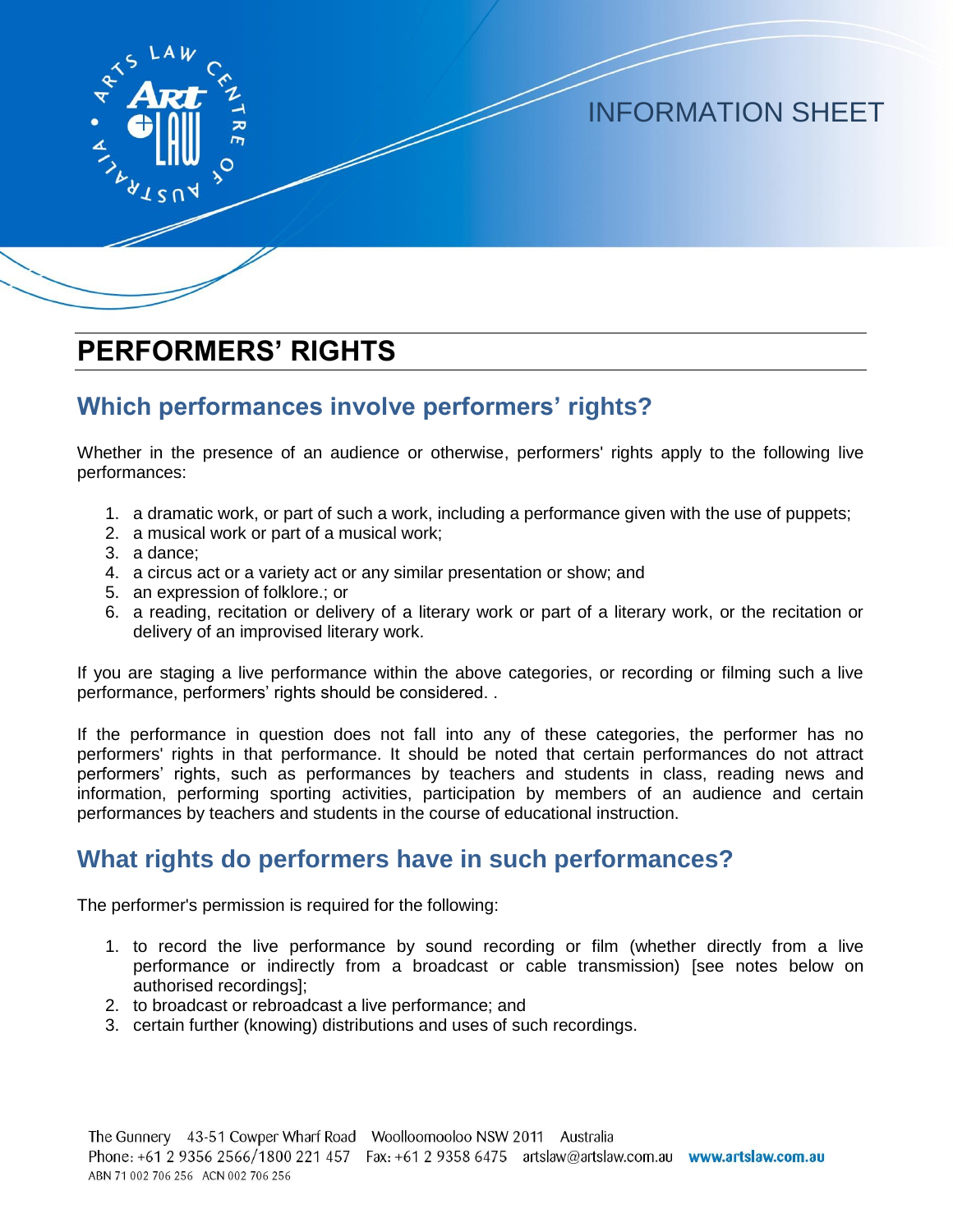### **Authorised recordings**

Once the performer has given permission for a recording or broadcast of his/her performance to be made, the performer generally has no further rights in relation to that 'authorised' recording and cannot prevent its use (including copying, broadcasting, transmission or other use) except:

- the right to say whether or not the recording can be used as a soundtrack for a film;
- any express limitation on use imposed by the performer at the time permission to record was given;
- where the recording is a sound recording (not audio-visual) of the performance and the performer has rights of copyright (discussed below).

This is also subject to any contract to the contrary or the terms of any award, and any performers' moral rights (discussed below).

### **Exempt recordings**

Permission from the performer is not required in relation to "exempt" recordings. "Exempt" recordings include certain recordings for domestic use, scientific research, and educational purposes and for use by handicapped readers or institutions assisting them. Further, recordings may be made and used for reporting news or current affairs, criticism or review or for the purpose of judicial proceedings or legal advice.

#### **Copyright in the sound recording of a live performance**

From 1 January 2005, the *Copyright Act 1968* (Cth) (as amended by *US Free Trade Agreement Implementation Act 2004* and the *Copyright Legislation Amendment Act 2004*) (the Act) extended performers' rights and established performers as "makers" of sound recordings of the specified live performances. Under the Act, in some circumstances, a maker of a sound recording is now the owner of copyright in the sound recording. From 1 January 2005, a "maker" of a non-commissioned sound recording is both:

- 1. the person or entity who, at the time of the recording, owns the recording medium on which the recording is made (e.g. the person who owns the tape or disc – usually the record label or producer); and
- 2. the performer or performers who contributed sounds to the performance fixed in the sound recording.

However, this situation does not apply if a sound recording is commissioned. If a sound recording is commissioned, then the commissioner owns all copyright in the sound recording.

In addition, a performer providing services under an employment contract does not have a copyright interest in the sound recording; in that situation, the performer's employer owns what would otherwise be the performer's share of copyright in the sound recording.

It is important to remember that this extension of performers' rights only applies to audio recordings, not to audio-visual recordings (like film or video), and to performers contributing to the sounds of the live performance.

When a performer is a co-owner of copyright in a sound recording, the performer now has an equal share in the exclusive rights: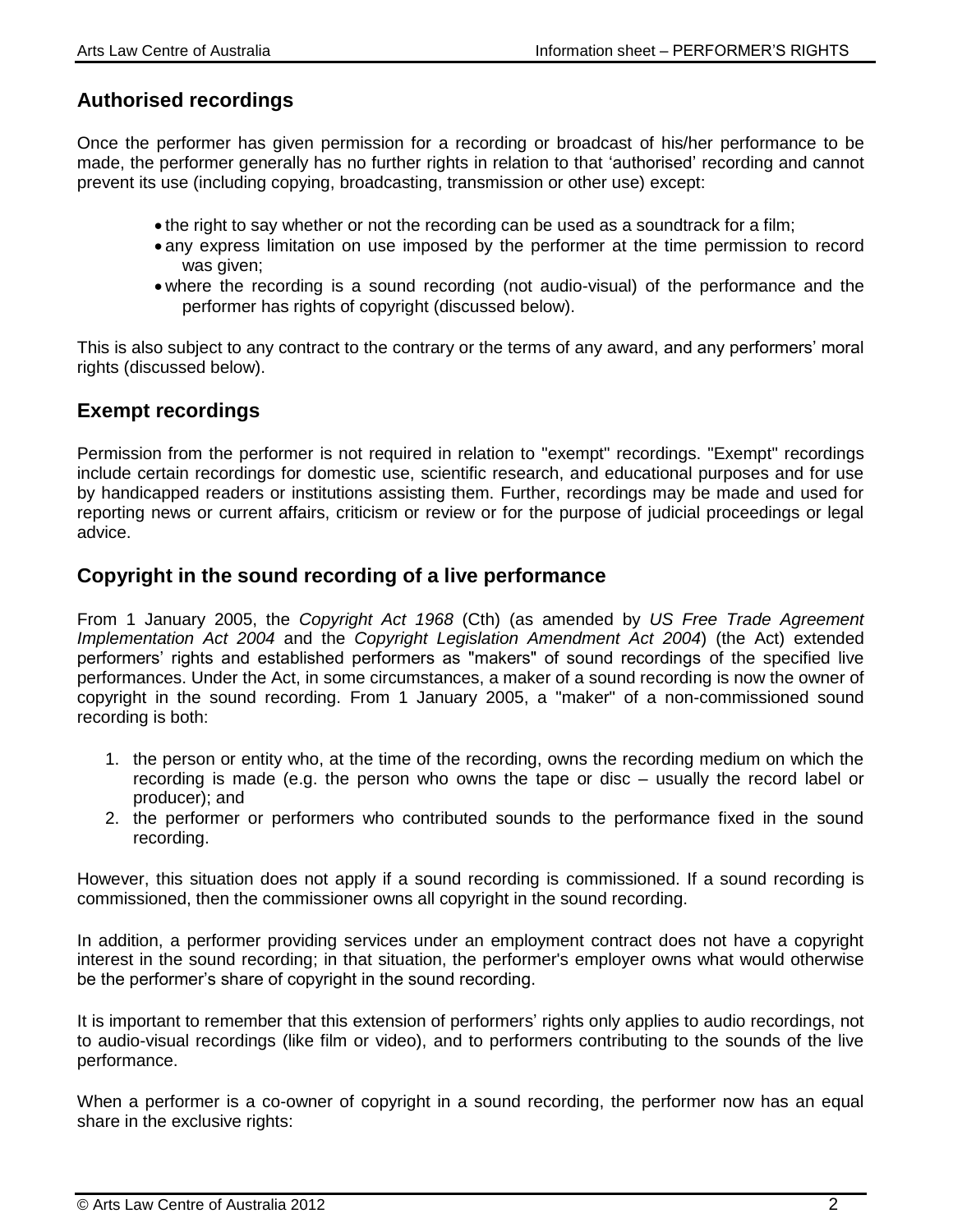- 1. to make a copy of the sound recording;
- 2. to cause the recording to be heard in public;
- 3. to communicate the recording to the public; and
- 4. to enter into a commercial rental arrangement in respect of the recording.

To ensure that a performer receives equitable remuneration for the making of broadcasts of the new sound recording and for the public performance of the sound recording, performers should register as the copyright co-owner with the collecting society, [Phonographic Performance Company of Australia](http://www.ppca.com.au/) (**PPCA**). Performers should also consider whether they should register with the [Australasian Performing](http://www.apra-amcos.com.au/)  [Rights Association](http://www.apra-amcos.com.au/) (**APRA**). For further information see Arts Law's information sheet on *[Copyright](http://www.artslaw.com.au/info-sheets/info-sheet/copyright-collecting-societies/)  [Collecting Societies](http://www.artslaw.com.au/info-sheets/info-sheet/copyright-collecting-societies/)*.

### **Performers' rights in pre 1 January 2005 sound recordings**

For non-commissioned sound recordings made before 1 January 2005, the makers - which are likely to be the record company or producer and the performer(s) - now own the copyright in equal shares (50% each).

However, the new rights of performers in such pre-existing sound recordings are very limited:

- 1. the owner of copyright immediately before that date will be able to go on exploiting the copyright as they expected to do when contracting the performers to make the recording (for example, when the record company and the band entered into a recording agreement);
- 2. the performers will not be able to stop the original copyright owner, from licensing the use of the sound recording to third parties; and
- 3. the performers will not be able to sue for damages, recover infringing copies or receive remuneration for the use of the recording under statutory licences, or for the retransmission of broadcasts.

However, performers will be able to take action to stop the making, distribution or importation of pirated copies of their recording where the original owner of the copyright was not able to take action.

# **Exceptions**

There are exceptions to performers' rights of copyright. A performer will not be a maker, and therefore not be a co-owner or an owner of an equal share in the sound recording of a live performance if:

- 1. the performer was performing under the terms of a contract of employment (the employer will own his/her share in the copyright in the sound recording of the live performance);
- 2. the sound recording was commissioned (the commissioner will own the copyright in the sound recording of the live performance); or
- 3. the written agreement signed by the performer states otherwise. For example if, under a recording agreement, the performer assigns all rights in the performance of any kind to the publisher or record company, this agreement will continue to have effect. The performer's ownership of the copyright in the sound recording is assignable, which means it can be given away or sold to someone, provided the assignment is in writing. It is also important to remember that if a performer consents to the recording of a performance for a particular purpose, then it is implied that they have given consent to the use of the recording for that particular purpose.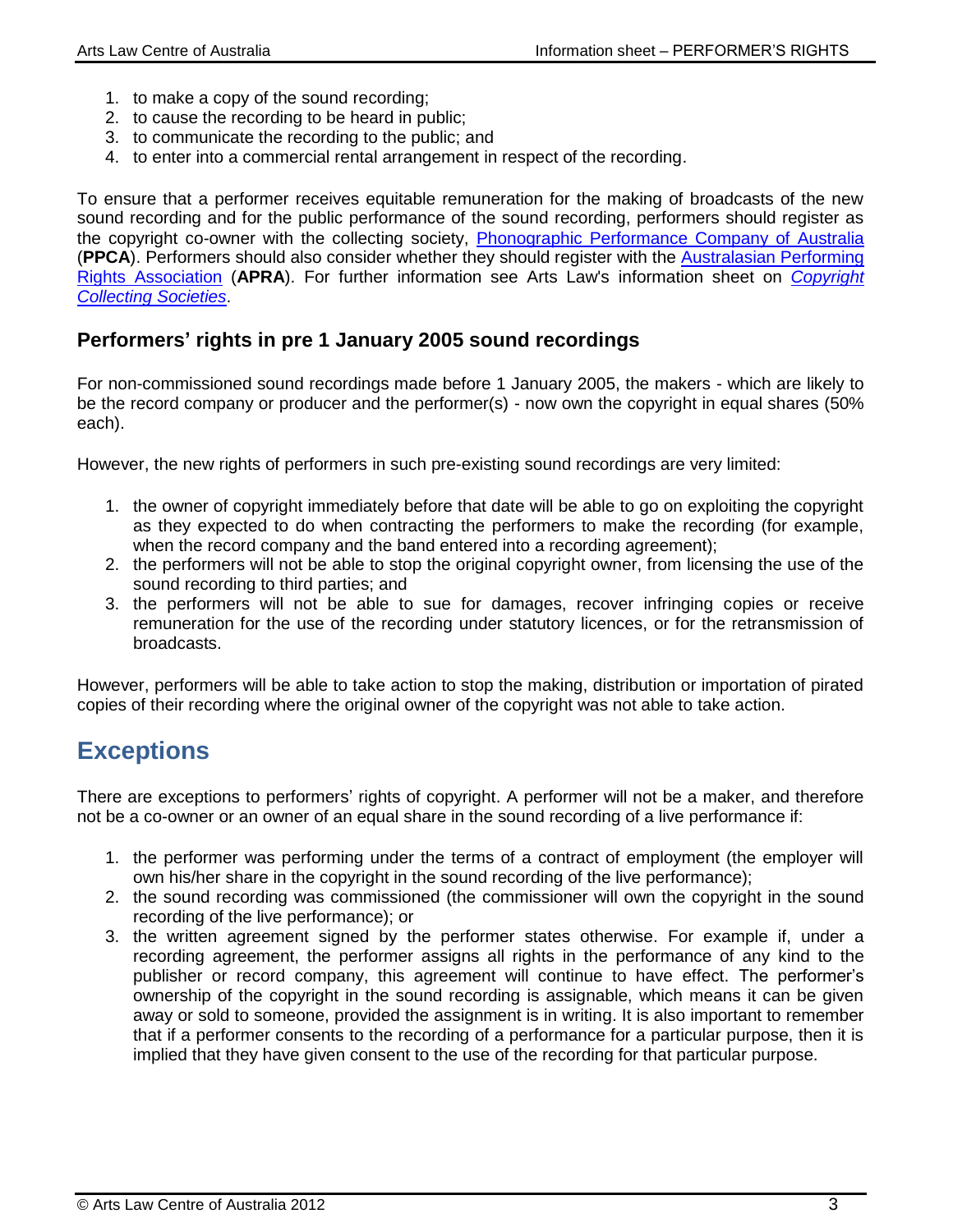#### **What happens if one performer cannot locate another performer?**

Where there are two or more owners of the copyright in a sound recording of a live performance and one or some of them want to use the performance for another purpose but cannot, find the other owners, the Act now allows these owners to use the sound recording without the permission of the untraceable owner or owners provided that they have made "reasonable inquiries" to identify and locate the other owners. In these circumstances the copyright owners using the performance must hold the relevant share of proceeds from the further exploitation on trust for the untraceable owner for four years in case they are located. If you find yourself in this situation then you should seek further legal advice from Arts Law.

## **Performers' moral rights**

On July 26, 2007 following Australia's accession to the *WIPO Performances and Phonograms Treaty 1996* (WPPT), the *Copyright Act* was amended to introduce moral rights for performers who contribute to the sounds of the categories of live performances listed above and performers whose live performances are recorded in a sound recording. The performer's moral rights include three kinds of rights:

- 1. right of attribution;
- 2. right against false attribution; and
- 3. right of integrity against derogatory treatment of the performance in a way that prejudices the reputation of the performer.

For further information about moral rights, see Art's Law Information Sheet *[Moral rights.](http://www.artslaw.com.au/info-sheets/info-sheet/moral-rights/)*

These rights apply only to performers who contribute to the sounds of the performances created on or after 26 July 2007. It means that a dancer has no moral rights in his her live performance although a musician does (except arguably if the dancer is a tap dancer who can be said to contribute to the sounds of the performance).

### **What about protection for audiovisual performers?**

The WIPO Beijing Treaty adopted on June 24, 2012 recognises performers' rights in their audiovisual performances and gives them moral rights and economic rights - including the exclusive rights of reproduction, distribution, and rental and making available of fixed performance.

Arts Law is hopeful that the Australian government will ratify this Treaty and make appropriate changes to the Act to recognise the rights of audiovisual performers. As at 1 October 2012, Australia has yet to ratify this Treaty.

### **Other restrictions on the use of performances**

#### **Contracts and awards**

We have set out above the limited rights given to performers in the Act.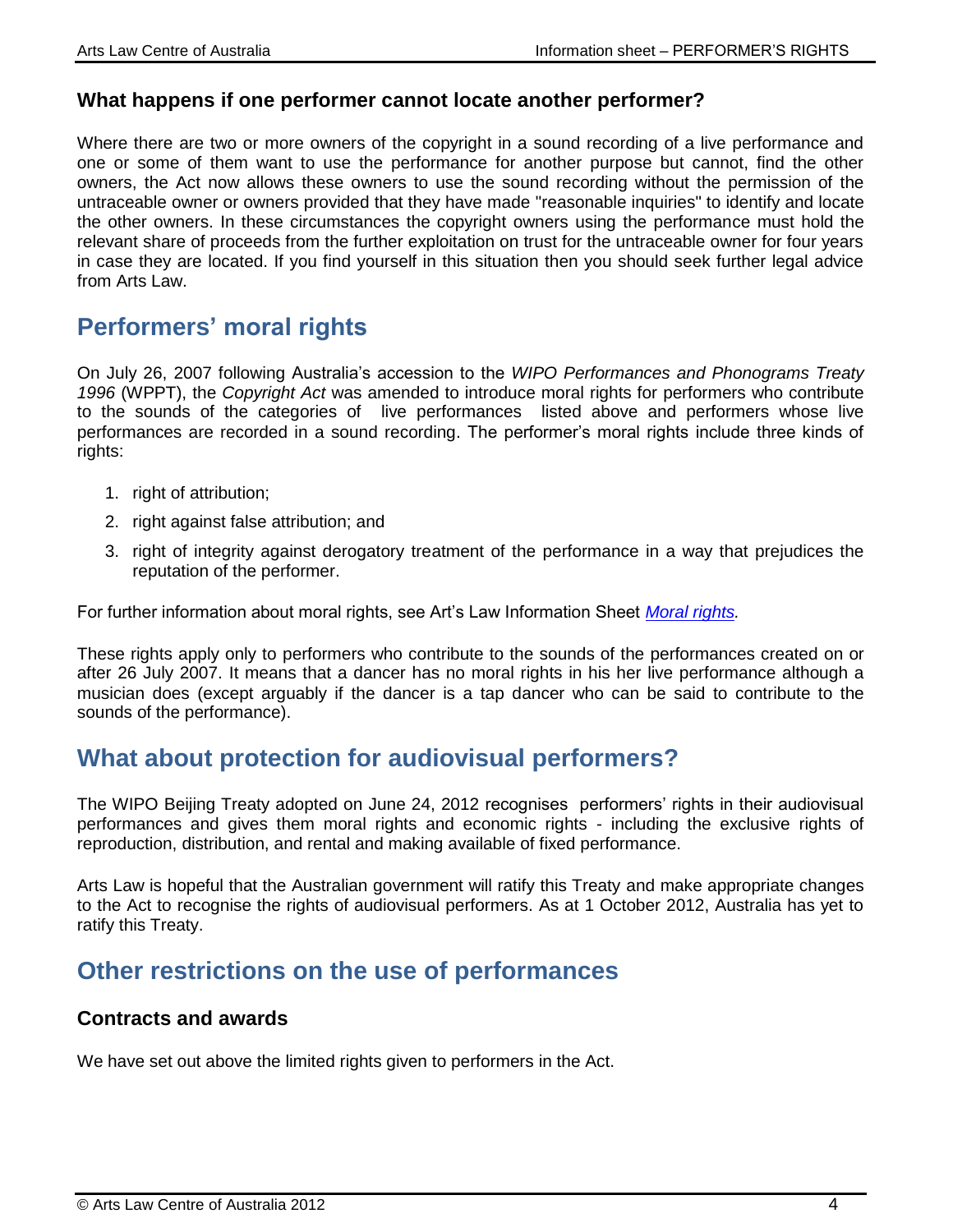Performers may, however, negotiate rights to control the use of their performances under contractual arrangements between themselves and the person making use of the performance. Such rights may also be conferred under the provisions in an industrial award. You should check the terms of any applicable contract or award before making use of a live performance. For further information on performances affected by award provisions, contact the [Media Entertainment and Arts Alliance](http://www.alliance.org.au/) (**MEAA**) or the Musicians Union in your State/Territory.

### **Copyright in the underlying work**

If the performance involves the performance of an original literary, dramatic or musical work (whether created by the performer or another person), the copyright in the underlying work needs to be considered. The permission of the copyright owner of the underlying work is likely to be required before the performance can be reproduced, published, performed in public, communicated to the public or adapted.

### **Confidential information**

Where a performer agrees to the recording of his/her performance but makes it known that the performance is confidential and cannot be used or disclosed without the performer's permission, any unauthorised use of that performance may entitle the performer to bring an action for breach of confidence. For further information see Arts Law's Information Sheet *[Protecting Your Ideas –](http://www.artslaw.com.au/info-sheets/info-sheet/protecting-your-ideas/) [Confidential Information](http://www.artslaw.com.au/info-sheets/info-sheet/protecting-your-ideas/)*.

### **Protection of names and reputation**

Any use of a performance in such a way as to suggest that the performer is *endorsing* or affiliated with any product or service, in a way that is not authorised by the performer, may entitle the performer to bring an action to restrain use of his/her performance under the law of passing off and trade practices legislation. For further information see Arts Law's Information Sheet *[Unauthorised Use of Your Image.](http://www.artslaw.com.au/info-sheets/info-sheet/unauthorised-use-of-your-image/)*

### **Defamation**

Any use of a performance in a way that damages the reputation of the performer may entitle the performer to bring an action in defamation. For example, it could be defamatory to use a performance in a way that is not authorised by the performer and wrongly implies that the performer has given his/her consent or, alternatively, in a way that juxtaposes the performance with other material in such a way as to impute false or demeaning attributes to the performer. If the performance is defamatory of some other person or organisation, an action may be brought not only against the performer but also the producer or distributor of that performance. Material may be defamatory if it lowers the reputation of the performer or exposes them to hatred, ridicule or contempt. It should be noted that truth is not always a defence, so if the use of the performance may be defamatory, legal advice should be sought. See also Arts Law's Information Sheet *[Defamation](http://www.artslaw.com.au/info-sheets/info-sheet/defamation-law-for-material-published-after-january-2006/)*.

### **Additional information may be obtained from:**

**Australian Copyright Council** information sheets:

- [Music Bands](http://www.copyright.org.au/find-an-answer/)
- [Music Choirs, Orchestras, Ensembles & Private Music Teachers](http://www.copyright.org.au/find-an-answer/)
- [Music Concerts, Musicals & Plays](http://www.copyright.org.au/find-an-answer/)
- [Music DJs](http://www.copyright.org.au/find-an-answer/)